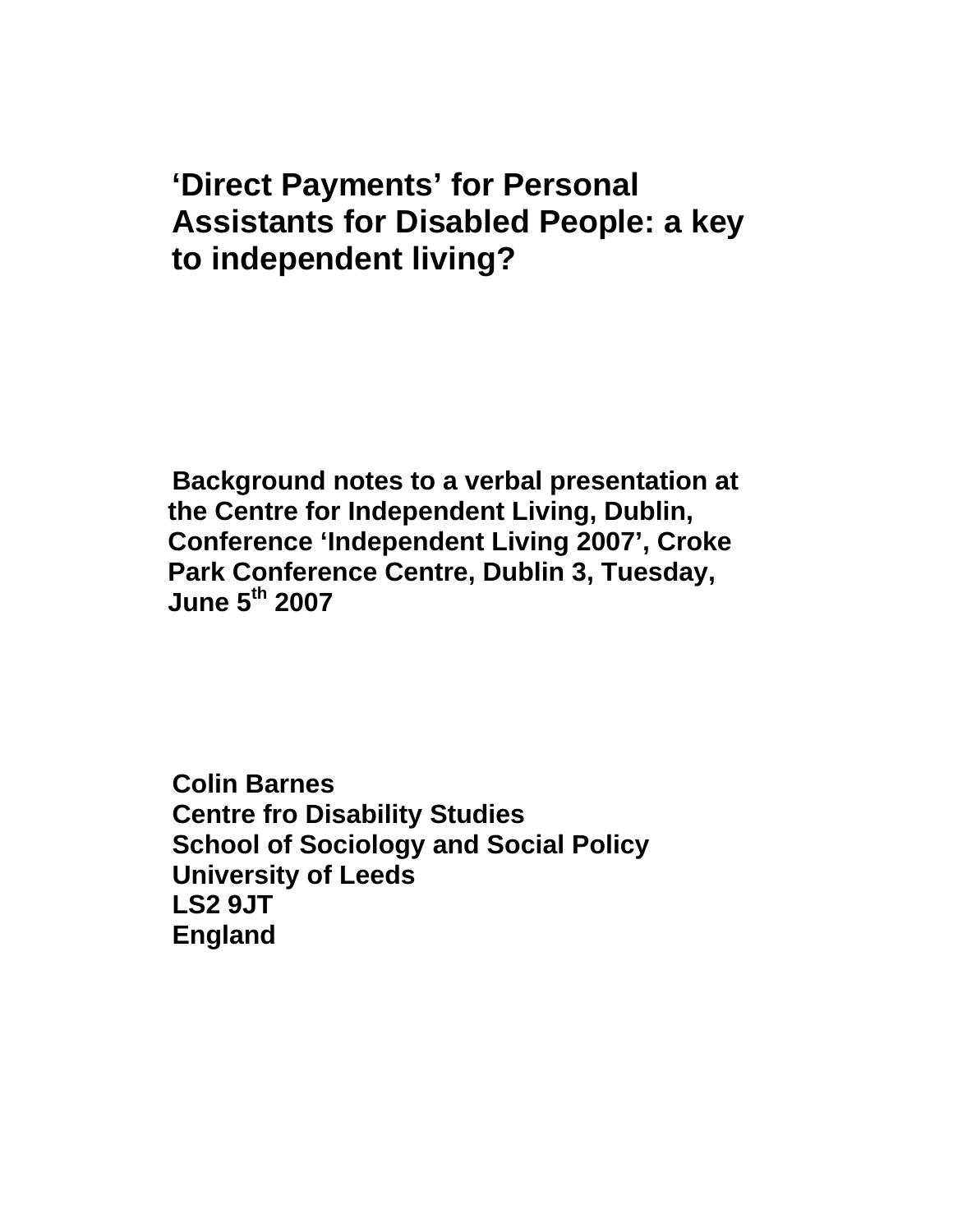## **'Direct Payments' for Personal Assistants for Disabled People: a key to independent living?**

## **Introduction**

This presentation will discuss the thinking behind the development of 'direct payment' type Schemes for personal assistants (PAs) for disabled people in the UK, and their relationship to the concept of independent living from the perspective of the disabled people's movement.

Attention will then centre on the British Government's policy on direct payments since the 1980s, followed by an examination of the current situation in terms of the distribution, accessibility and support for such schemes at the local level.

It will be suggested that direct payment type schemes are a key element in the quest for meaningful independent living and that further amendments to present policies are needed if this is to become a reality for disabled people, their families and society as a whole.

## **Independent Living**

The phrase 'independent living' first entered the English language in the 1970s following its adoption by disability activists in the USA. What became known as the American 'Independent Living Movement' (ILM) emerged partly from within the campus culture of American universities and partly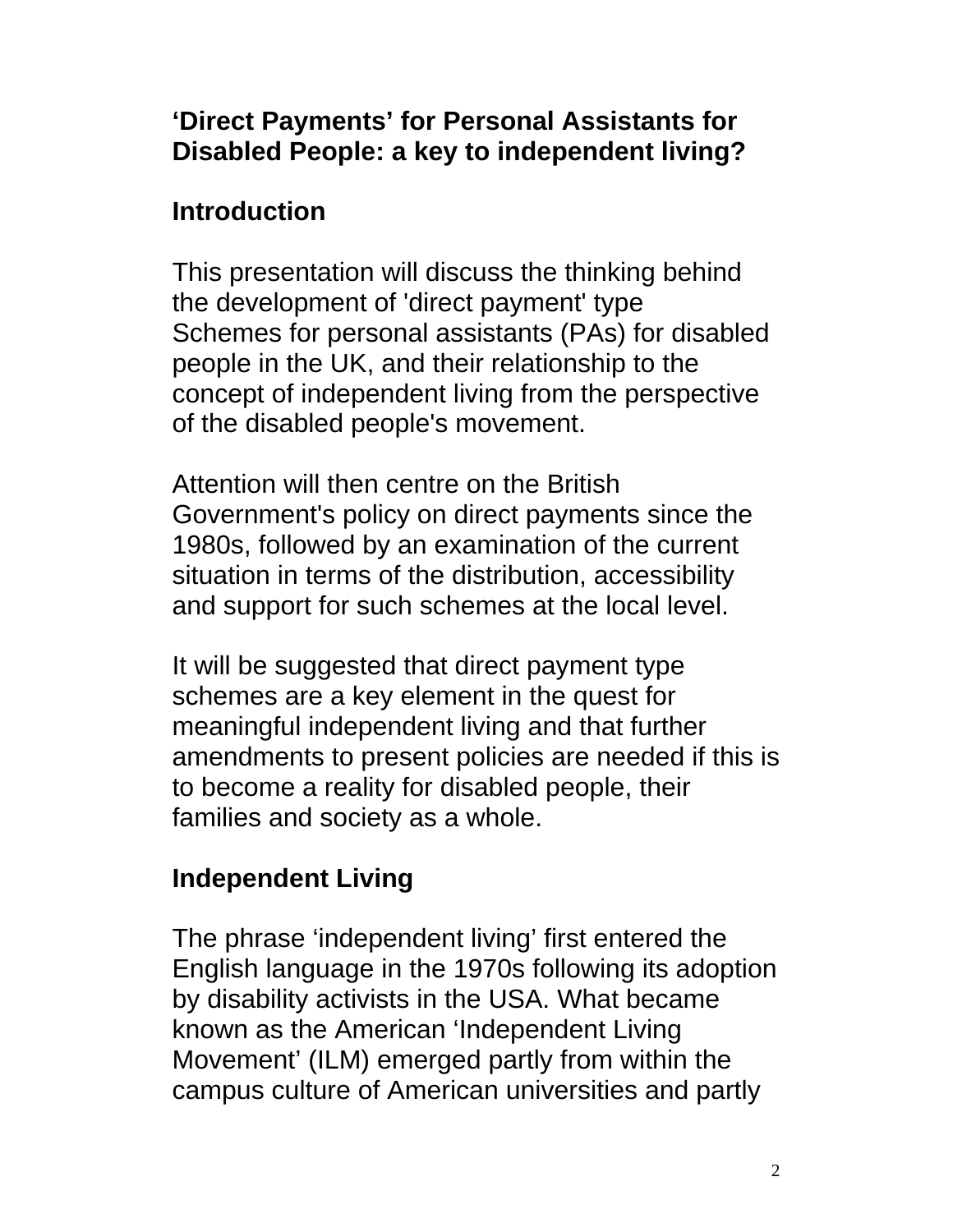from repeated efforts by American disability activists to influence US disability legislation? During the 1960s, some American universities had introduced various self-help programmes to enable students with 'severe' physical impairments to attend mainstream courses. However, these schemes were rarely available outside university campuses. This unacceptable situation prompted some disabled students to develop their own services under the banner of 'Centres for Independent Living' (CILs).

Unlike other services *for* disabled people controlled by mainly non-disabled professionals, CILs were self-help organisations exclusively run and controlled by disabled people themselves.

Traditional professionally dominated provision focused almost exclusively on medical treatments and therapies within institutional settings that effectively removed disabled people from everyday life. In contrast, CILs provided a new and innovative range of services and support designed to empower people with impairments to adopt a lifestyle of their own choosing within, rather than apart from, the local community.

Subsequently the phrase 'independent living' has had a considerable impact on disability policy throughout the world. Disabled people and representative organisations are increasingly involved in the development of disability policy at both the national and international level. In addition,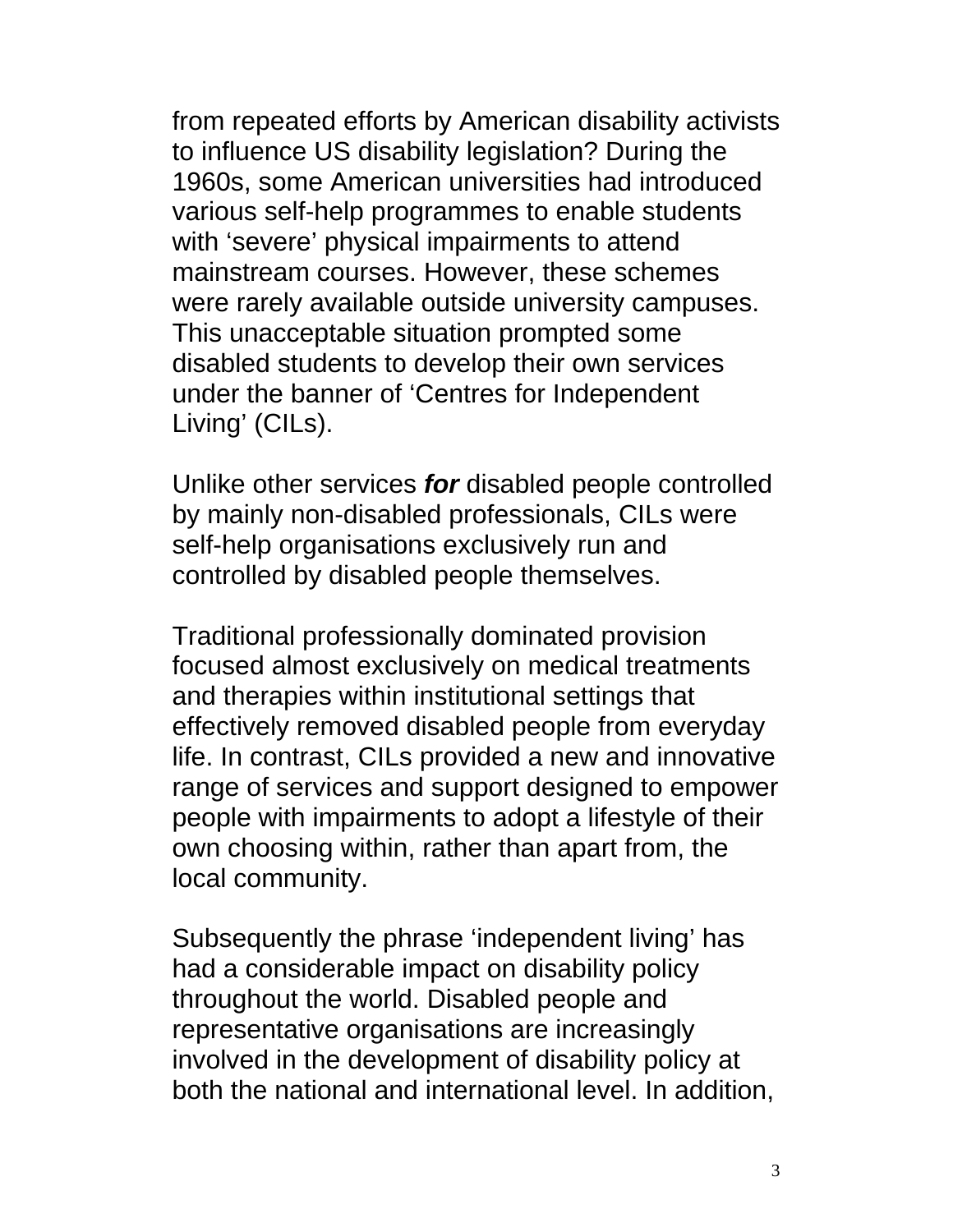there are now CILs or similar user controlled organisations providing services and support for disabled people and their families throughout Britain and many countries across the globe.

Part of the reason for this apparent and unprecedented success is the almost universal appeal of the concept of 'independent living' within western culture. It is apolitical in the sense that it appeals directly to advocates of the politics of the right and of the left, and it is political in that the environmental and cultural changes needed to facilitate meaningful 'independent living' for disabled people will benefit everyone regardless of impairment or status.

Despite terminological differences, there is general agreement amongst disabled activists and their allies that the philosophy of 'independent living' is founded on four basic assumptions. These include:

1) that all human life, regardless of the nature, complexity and/or severity of impairment is of equal worth;

2) that anyone whatever the nature, complexity and/or severity of their impairment has the capacity to make choices and should be enabled to make those choices;

3) that people who are disabled by societal responses to any form of accredited impairment – physical, sensory or cognitive –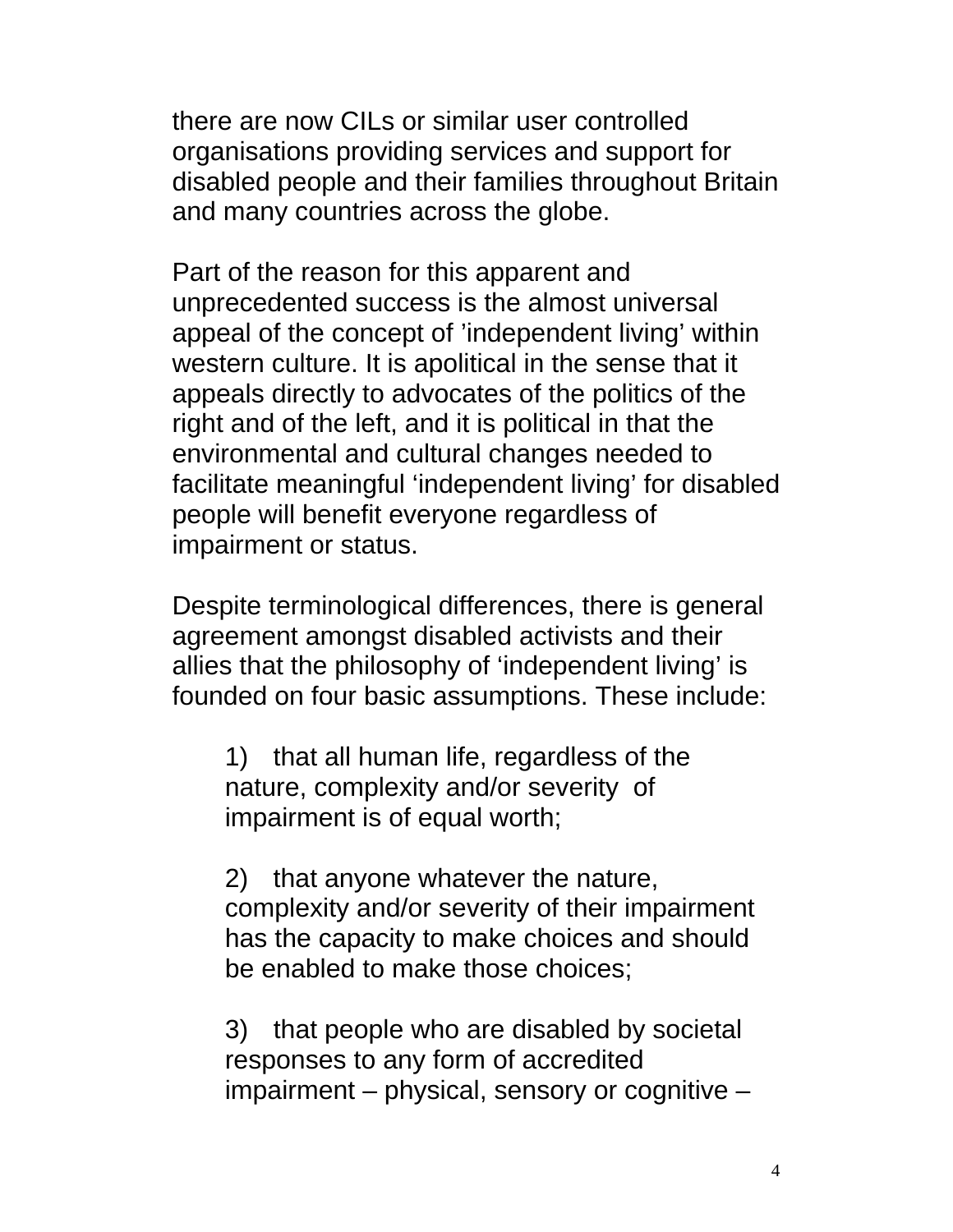have the right to exercise control over their lives; and

4) that people with perceived impairments and labelled 'disabled' have the right to participate fully in all areas, economic, political and cultural, of mainstream community living on a par with non-disabled peers.

## **Independent Living Services**

During the 1970s disabled activists in the UK developed a range of user led services to enable people with impairments achieve an independent lifestyle.

Early examples include:

- peer counselling services and user led 'care attendant' or personal assistant schemes pioneered by the Spinal Injuries Association (SIA);
- integrated housing schemes and telephone Disability Information and Advice Line (DIAL) services by disabled activists in Derbyshire; and,
- what are now generally referred to as, direct payment schemes by a group of disabled residents living in the Le Court Residential Cheshire Home at Liss in Hampshire.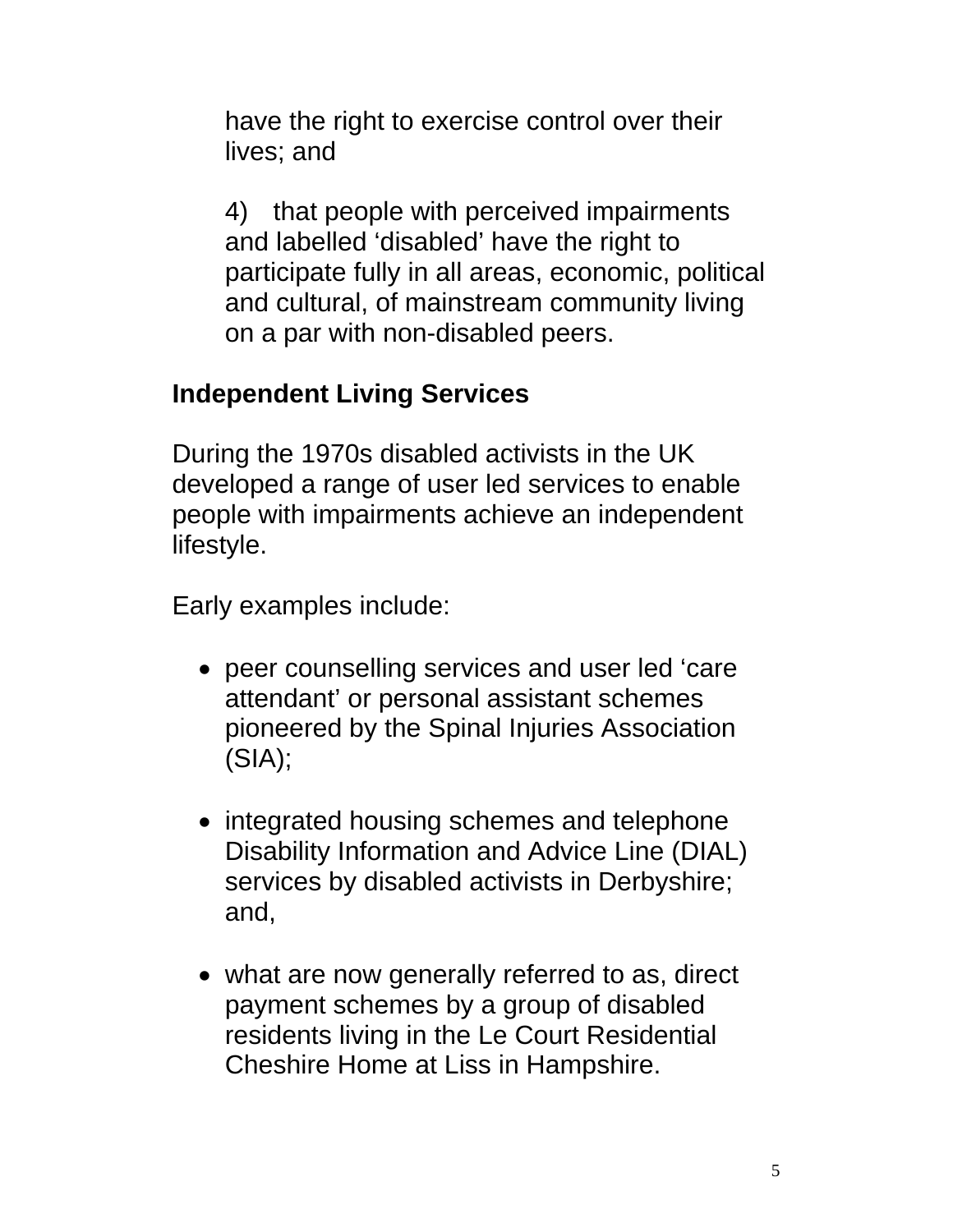In 1979, the Le Court residents initiated and developed a 'Consumer Directed Housing and Care' programme later known as 'Project 81'. After three years of intensive discussions with their County Council and support from key managers, an innovative arrangement of 'indirect payments' was agreed.

It allowed local authority funding of an individual's institutional 'care', subject to an assessment, with individual cash payments in lieu of the institutional services received. The money was paid into a trust fund (with a local authority or voluntary organisation) on behalf of the user and was used for personal assistance to enable the disabled person to live in the community.

The 'Project 81' group was also responsible for setting up the Hampshire Centre for Independent Living (HCIL) in 1985. It was a user-led organisation committed to the principle that services should be available to disabled people, regardless of their impairment, social and cultural background. Usercontrol was regarded as crucial to developing disabled people's individual and collective expertise in promoting independent living.

The growth of local action in the late 1970s also led to the formation of the Derbyshire Coalition of Disabled People (DCODP) in 1981. Four years later the Derbyshire Centre for Integrated Living (DCIL) was established and identified 'seven needs for independent living':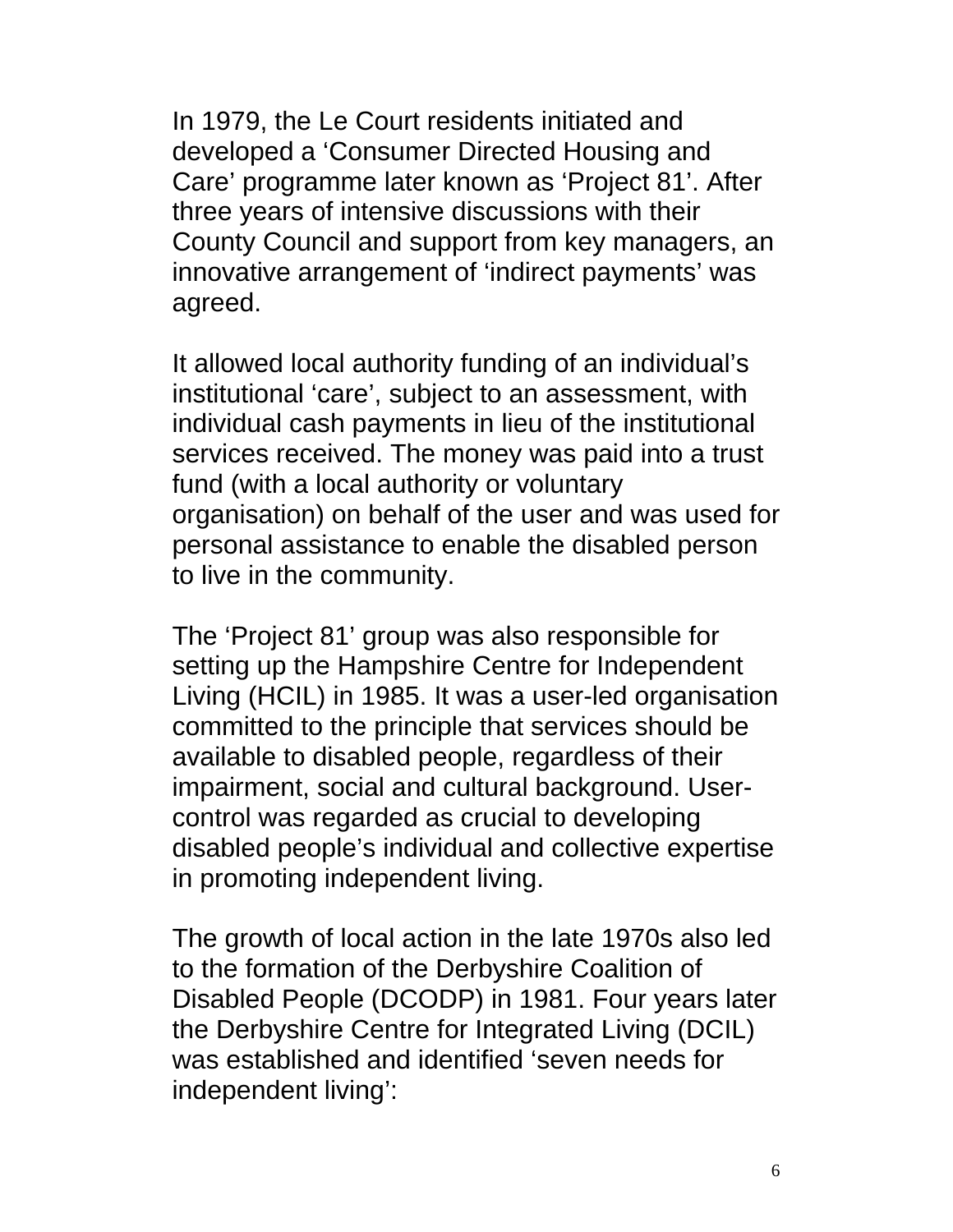- Information (know what options exist)
- Peer counselling and support (for encouragement and guidance by other disabled people)
- Housing (appropriate place to live)
- Technical aids and equipment (to generate more self-reliance)
- Personal assistance (controlled by the disabled person/employer)
- Transport (mobility options)
- Access (to the built environment)

These 'seven needs' provided an 'operational framework' for DCIL. This stage-like scheme drew on the collective experience of the disabled people's movement and their struggles to achieve an independent lifestyle in the community outside the confines of a residential institution or dependence on family and friends.

Once meaningful progress was made towards satisfying these support needs, other 'secondary' needs arose in order to enable the disabled person to participate fully in wider society. Hence, in 1989, HCIL added four more areas: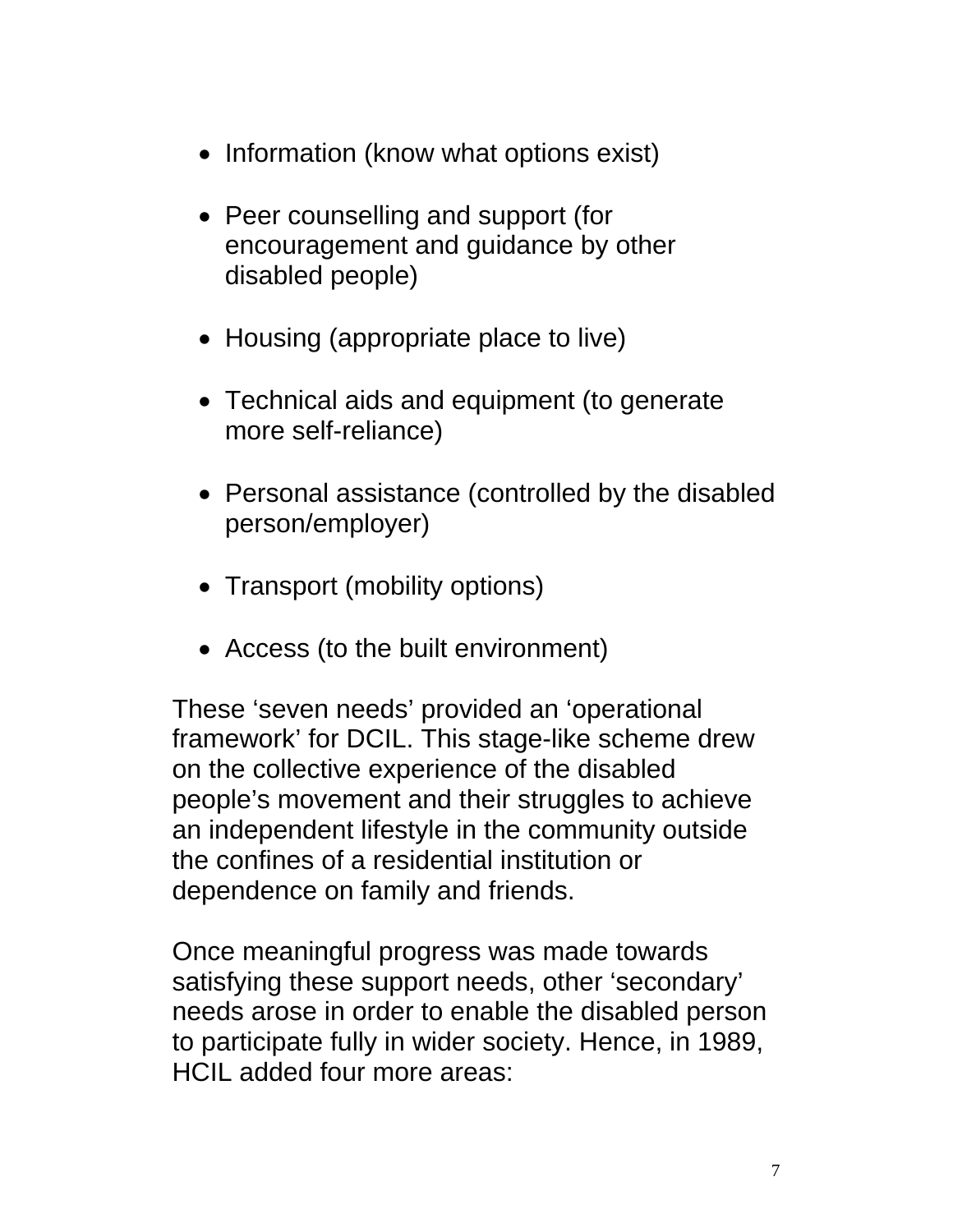- employment,
- education and training,
- income and benefits,
- advocacy.

# **Direct payments**

However, for many disabled people the key to an independent lifestyle revolves around 'direct payments'. This is a generic term that refers to a range of options that give people who use community care' type services cash to buy the support they need. This support may include:

- **Personal services:** may include help with getting up, using the toilet, bathing, dressing eating etc.,
- **Domestic services:** cleaning, washing, shopping and looking after children and so on,
- **Social services**: helping with work, visiting friends, going to the cinema, going to the pub and other leisure activities.

Direct payments can also be used to buy technical aids and equipment.

In short, unlike other traditional professionally led support, direct payment type schemes provide the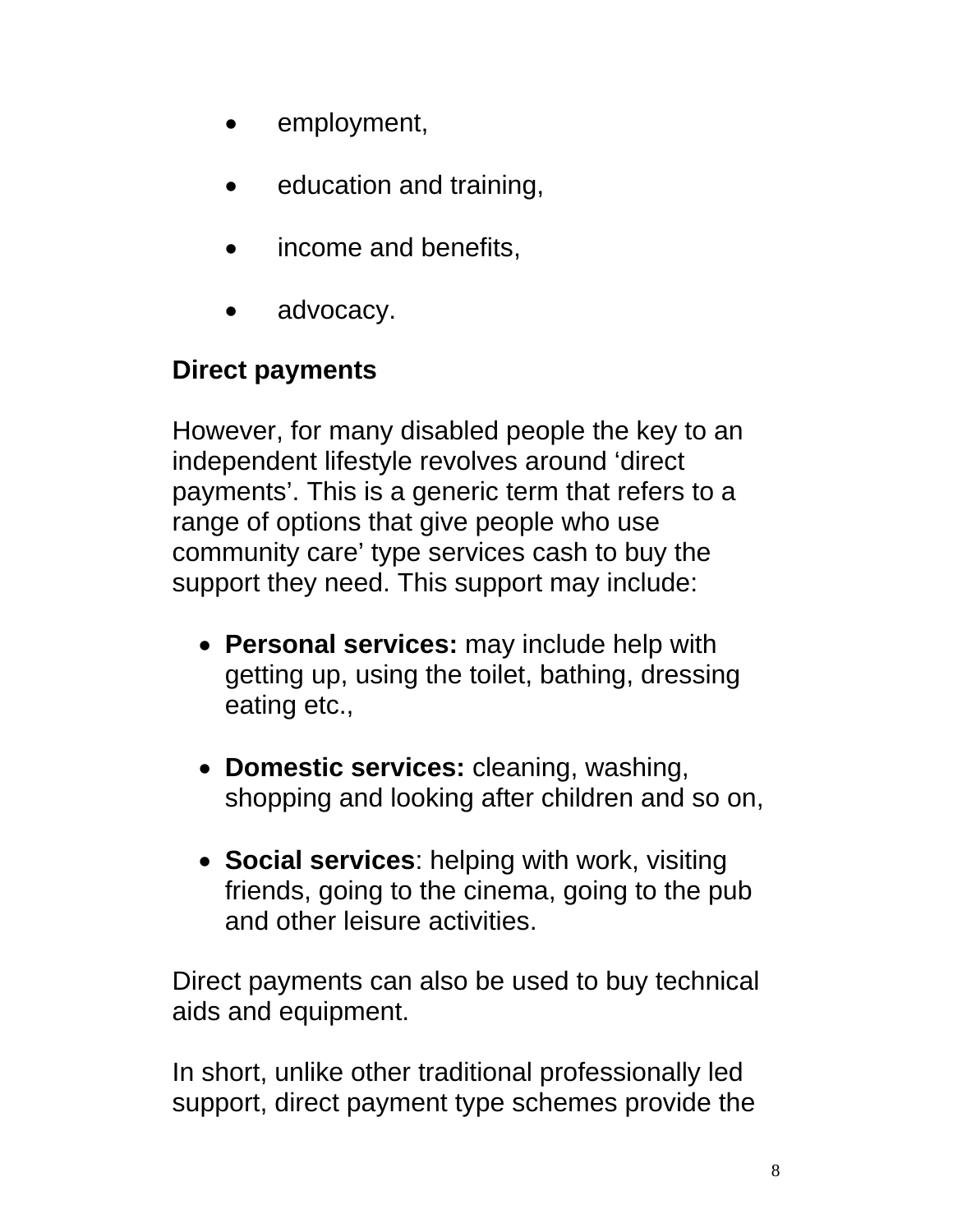disabled person with optimum control over the support needed to live independently within the community.

By giving the disabled person greater choice and control, direct payment type schemes:

- enhance the disabled person's self esteem and self confidence
- allows and encourages the development of more innovative, flexible and personalized support systems and services
- alleviates the pressure on family members and other 'informal carers' who are often held responsible for supporting disabled individuals in the community
- provides the disabled individual with more opportunities to participate fully in the economic and social life of the community.

In sum, when properly implemented the development of direct payment type services improve significantly the quality of life of the disabled individual, their families and the community as a whole.

Moreover, from the outset it was recognized that for disabled people to use direct payments effectively they need appropriate support services. This may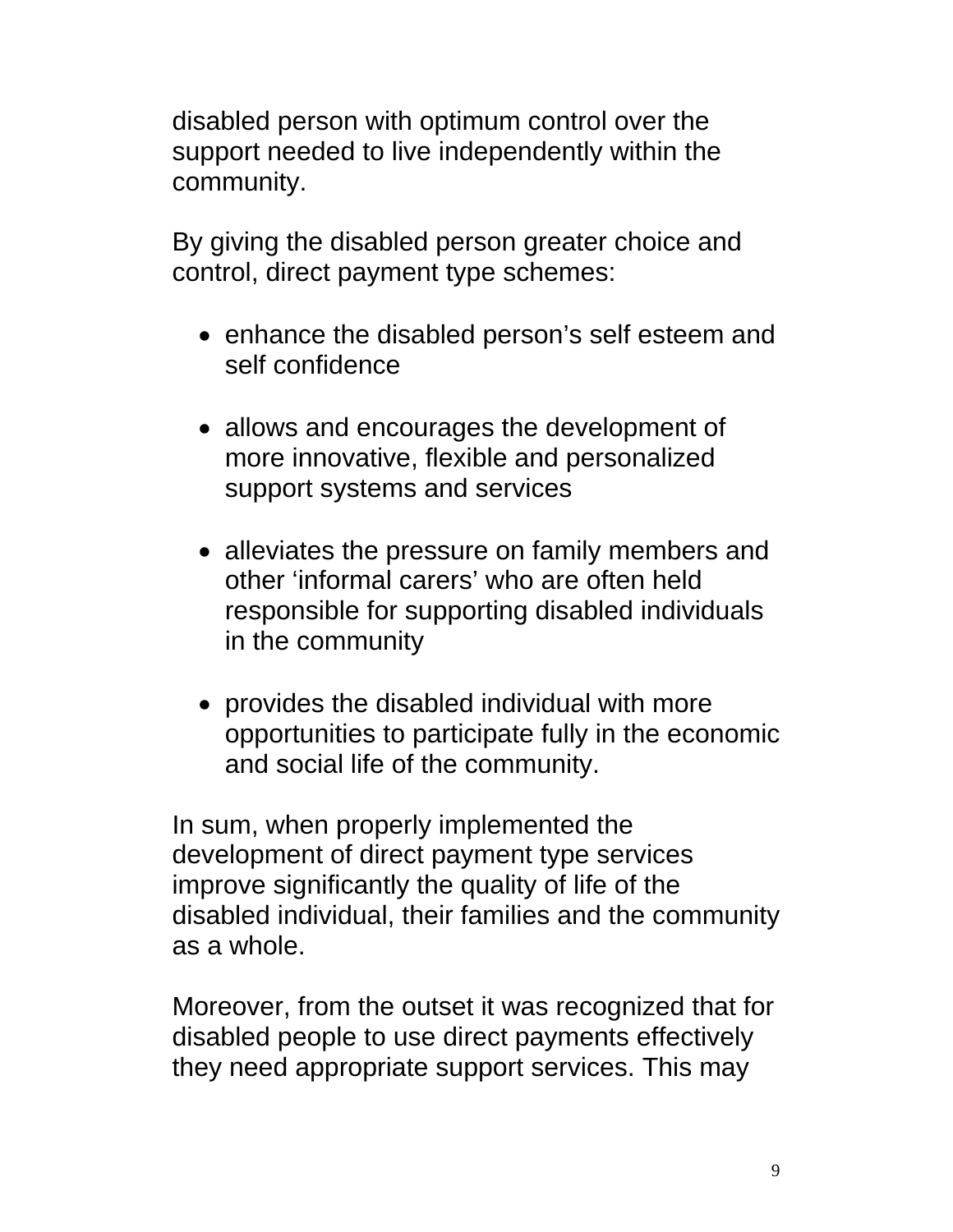include help with advertising, recruitment, wages, management skills, employment law etc.

This is extremely important as many disabled people have never been employed themselves, and so the idea of employing a personal assistant is often especially daunting. Such services were pioneered by CILs and other local organisations run and controlled by disabled people throughout Britain during the 1980s and 90s.

By 2000 there were over 80 organisations controlled and run by disabled people providing a range of independent living services in the UK; over half providing various direct payment support services.

Disabled people's campaign for the legalisation of direct payments gathered momentum throughout the 1980s, supported by research commissioned by the British Council of Disabled People (BCODP) and Help the Aged, and the establishment of the Direct Payments Technical Advisory Group.

This was necessary because although some forward thinking local authorities had begun to provide direct payments in the 1980s and early 90s, they were technically illegal under the 1948 National Assistance Act.

The campaign led to the setting up of the Independent Living Fund (ILF) in 1987/8. Established to enable what was envisaged by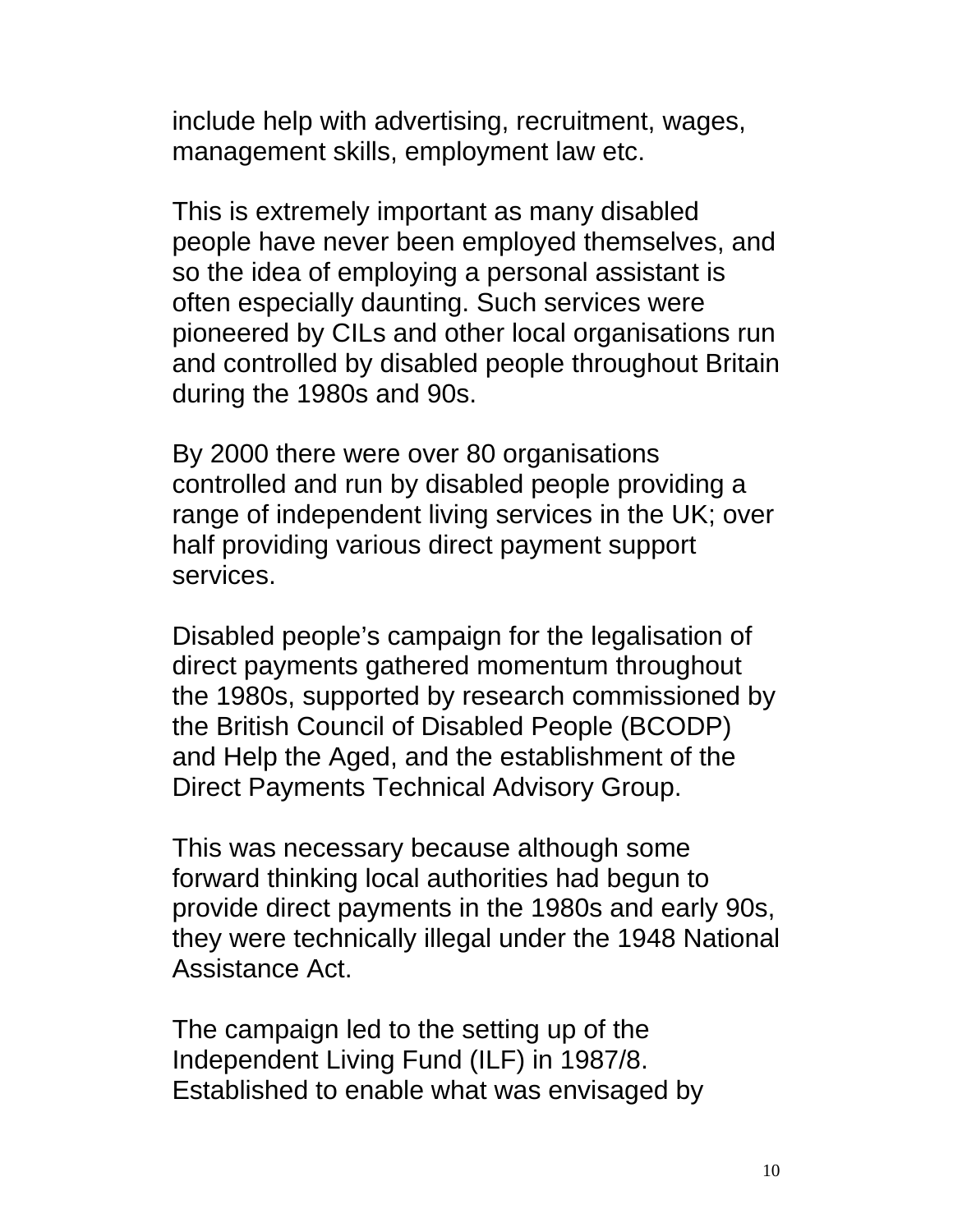government, to be a small number of disabled people to apply for direct payments over a five-year period, the ILF proved extremely popular. The number of applications and the funds awarded went far beyond government expectations.

Consequently, in 1992 the Government curtailed the activities of the ILF. Thereafter, applications for ILF funding had to be sanctioned by local authorities. Cash payments by local authorities for disability related services did not become legal until the passing of the 1996 Community Care (Direct Payments) Act.

But most local authorities continued to be reluctant to offer Direct payments to service users, favouring instead traditional professionally led services. Hence, the numbers of people offered this option remained extremely small.

In the first five years after the 1996 Act, there were still some places where no-one at all was using direct payments. In other areas, the numbers were growing very quickly.

The places where direct payments were most successful were those that had support services led by disabled people.

However, the last decade has witnessed something of a sea change in government attitudes toward independent Living and Direct Payments. Subsequent legislative amendments such as the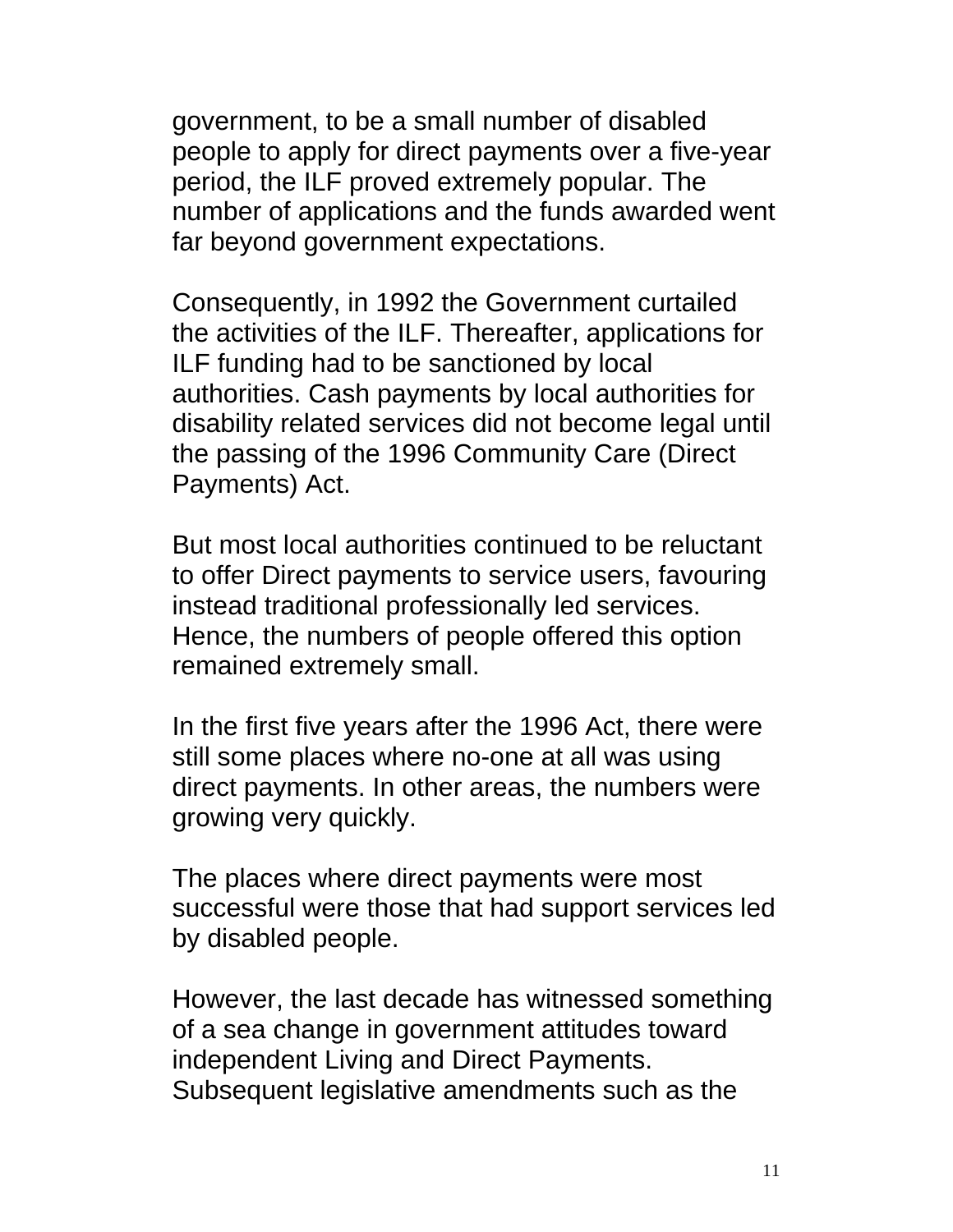2000 *Carers and Disabled Children Act,* 2002 *Community Care and Health (Scotland) Act,*  extended this provision to other service user groups such as parents of disabled children, disabled young people under eighteen, and those over retirement age.

In addition, in April 2003, it became mandatory for local authorities to offer direct payments to all applicants for disability related services.

However, recent government estimates suggest that although approximately 1.46 million people received community based support during the year 2003/4 in England alone, 4 percent more than in the previous year, only 17,300 adults aged 18 and over were in receipt of direct payments. And there are proportionately fewer service users accessing direct payments in Northern Ireland, Wales and Scotland

#### **The current situation**

Recent research on direct payments indicates that:

## • *Most UK local authorities now have staff members specifically responsible for direct payments.*

Most English local authorities employ a full-staff member who is responsible for taking direct payments forward in their locale. In other parts of the UK, this is often someone responsible for other services too, or an individual employed on a part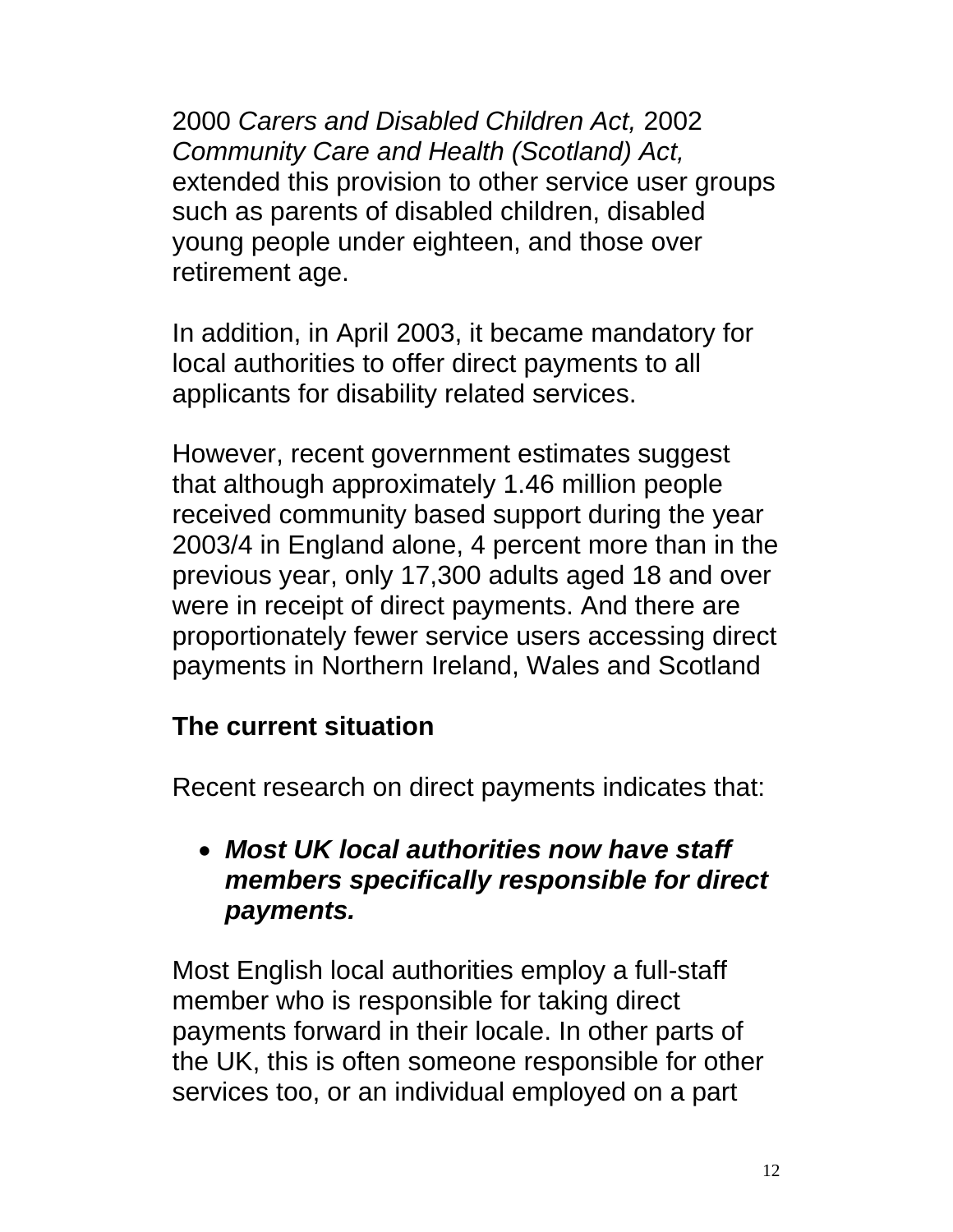time basis. This has meant that English authorities have had more time and resources to develop direct payments.

## • *Some authorities set targets for direct payments and this has increased the numbers of people using them.*

After 2003-2004, local authorities were required to offer direct payments to disabled people when they carried out a general 'community care' assessment of need. The Government also gave targets to the English local authorities for the number of people who should be using direct payments.

These changes made a big difference and many authorities started to develop direct payments properly for the first time. However, some local authorities, particularly in Scotland and Wales, were strongly against the idea of being set targets by the Government.

• *Government guidance on the implementation of direct payments is open to interpretation and is interpreted differently by different people in local authorities.* 

Many local authority staff maintain it is difficult to understand exactly what people may use direct payments for. Others claim that it is difficult to provide direct payments and keep their 'duty of care' to disabled people.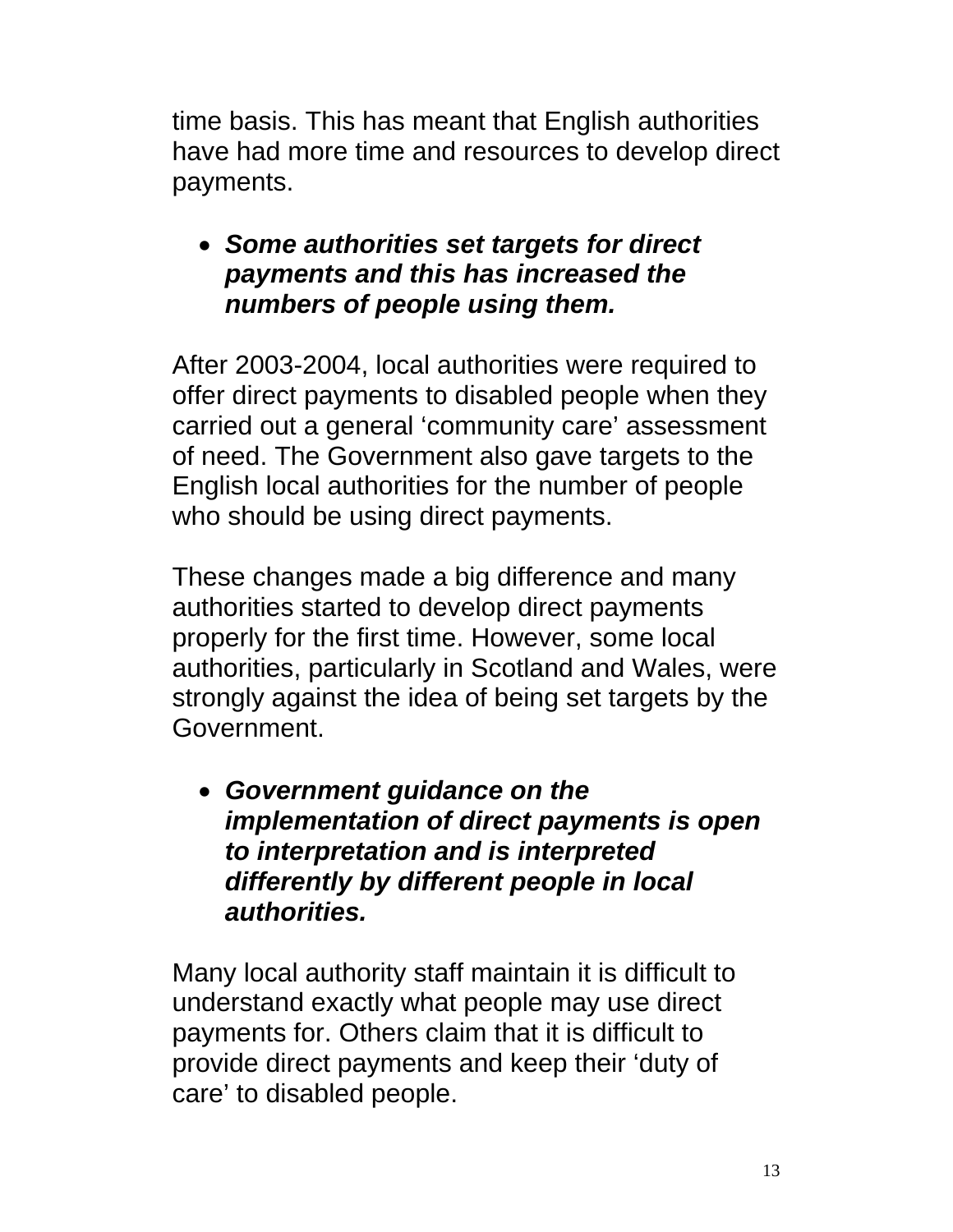The question of disabled people's competence to manage direct payments is often raised as a barrier to implementation.

This has particular implications for disabled people labelled with 'learning difficulties' and/or mental health systems users and survivors.

In some authorities, staff are unsure how direct payments will work with children and young people. In Northern Ireland, most of the local Trusts had very little knowledge about how direct payments policies work.

Some authorities contend that they are unable to sanction personal assistants in the same way that they do with their own staff.

#### • *In some areas there is a shortage of people willing to work as personal assistants*

There is a shortage of personal assistants in some areas but not others. For example, half of the Welsh authorities had some problems in recruiting staff for all of the disabled people who wanted them.

It can be hard to recruit personal assistants in some areas that are rural or have an ageing population. It can be difficult to recruit people when there are new local jobs available from large employers like supermarkets or call centres.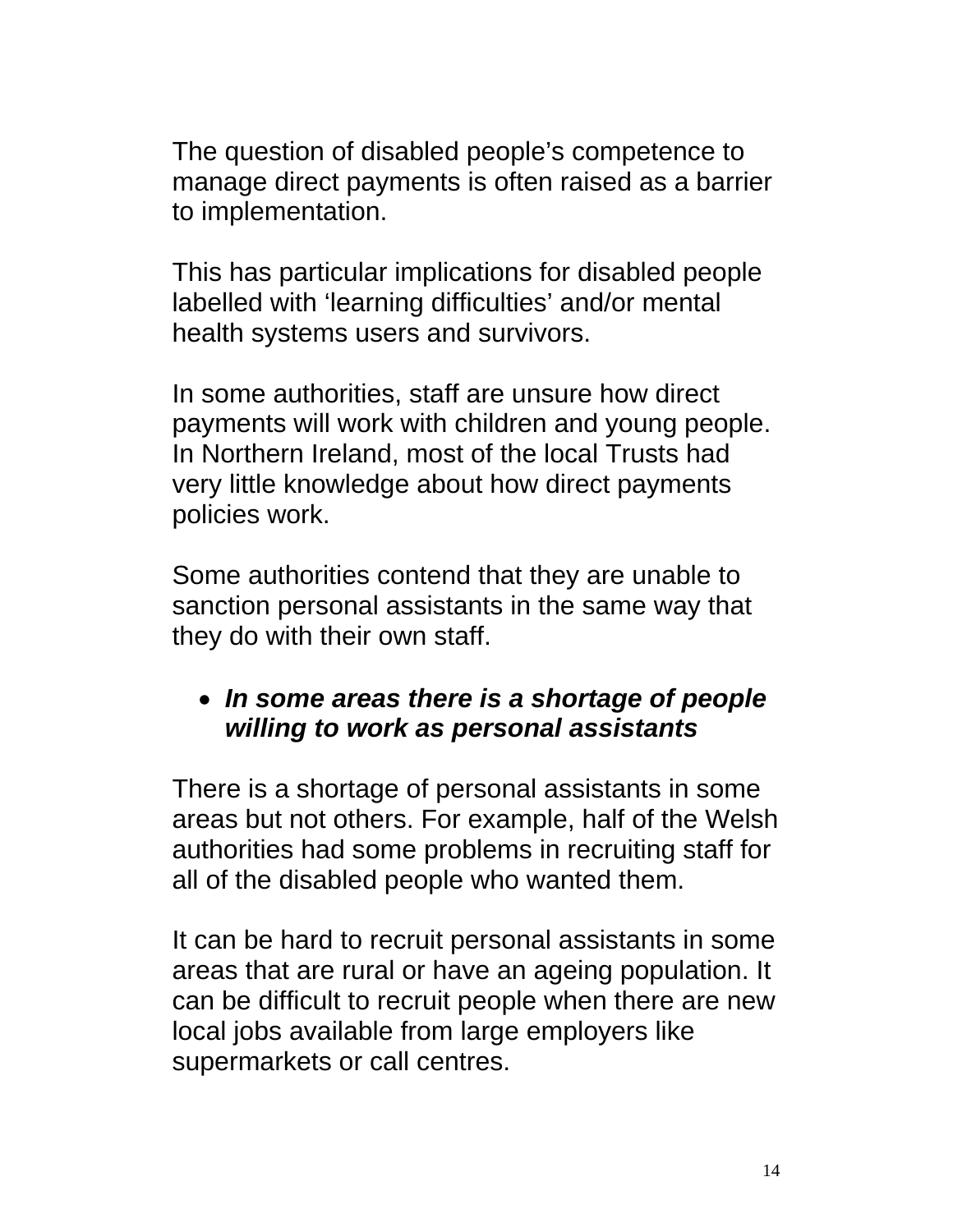It can be difficult to find personal assistants to work for disabled people when the number of hours is very small or they need short visits in the evening.

Many disabled people employ people they know, but some local authorities are cautious about people employing relatives and friends.

## • *Local authorities have different rules about how disabled people can spend their direct payment*s.

Some authorities will allow disabled people to use direct payments to pay for holiday accommodation, leisure activities, trips abroad and mobile phones.

Others will only allow disabled people to use direct payments for practical help with their 'personal care'.

The outcomes for disabled people are different in different places and this often depends on the decisions of local authority staff.

• *The law allows local authorities to means test 'community care' services, hence, direct payments users are often charged for running their own support system***.** 

Charging policies are not consistent across the UK. It is therefore a postcode lottery whether a disabled person will be charged for choosing the direct payment option.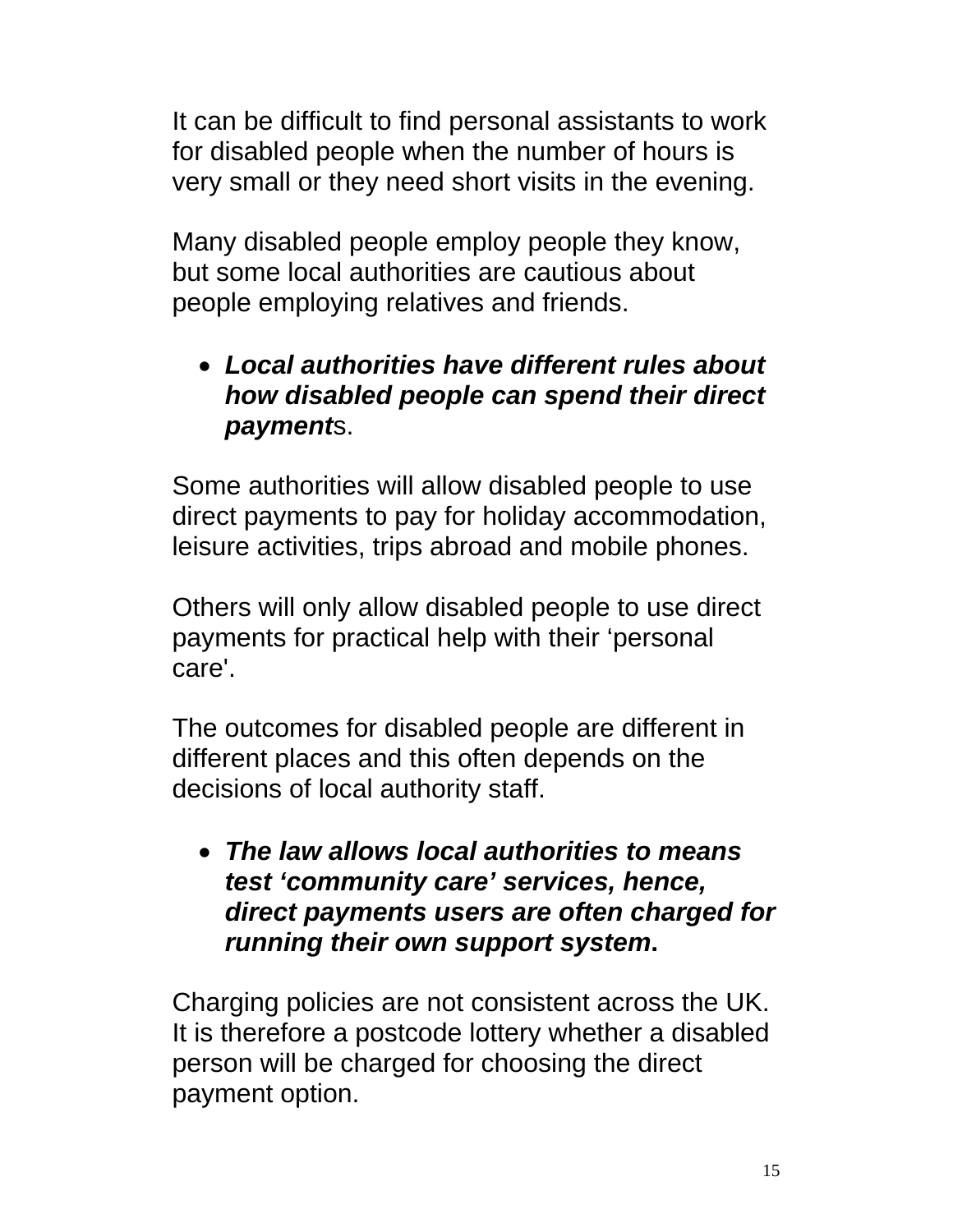This acts as a major disincentive for some sections of the disabled population, notably older people, when applying for cash for personal assistant services.

• *Although the Government has endorsed the wider use of direct payments, they have not provided additional funding to put policy into practice.* 

A concern amongst many local authorities is that if more people take direct payments there will be less money for other services like day centres or respite 'care' facilities.

Large sums of money are often invested in block contracts for existing services; consequently, they maintain they are unable to re-direct funding into the development of direct payments type options.

• *Despite Government commitments to ensure that each local authority has a CIL type organisation by the year 2010, local support organisations are closing at an alarming rate.* 

Decades of under funding and limited resources has meant that both local and national organisations run and controlled by disabled people are severely disadvantaged in the increasingly competitive market for local and national contracts for independent living and direct payment services.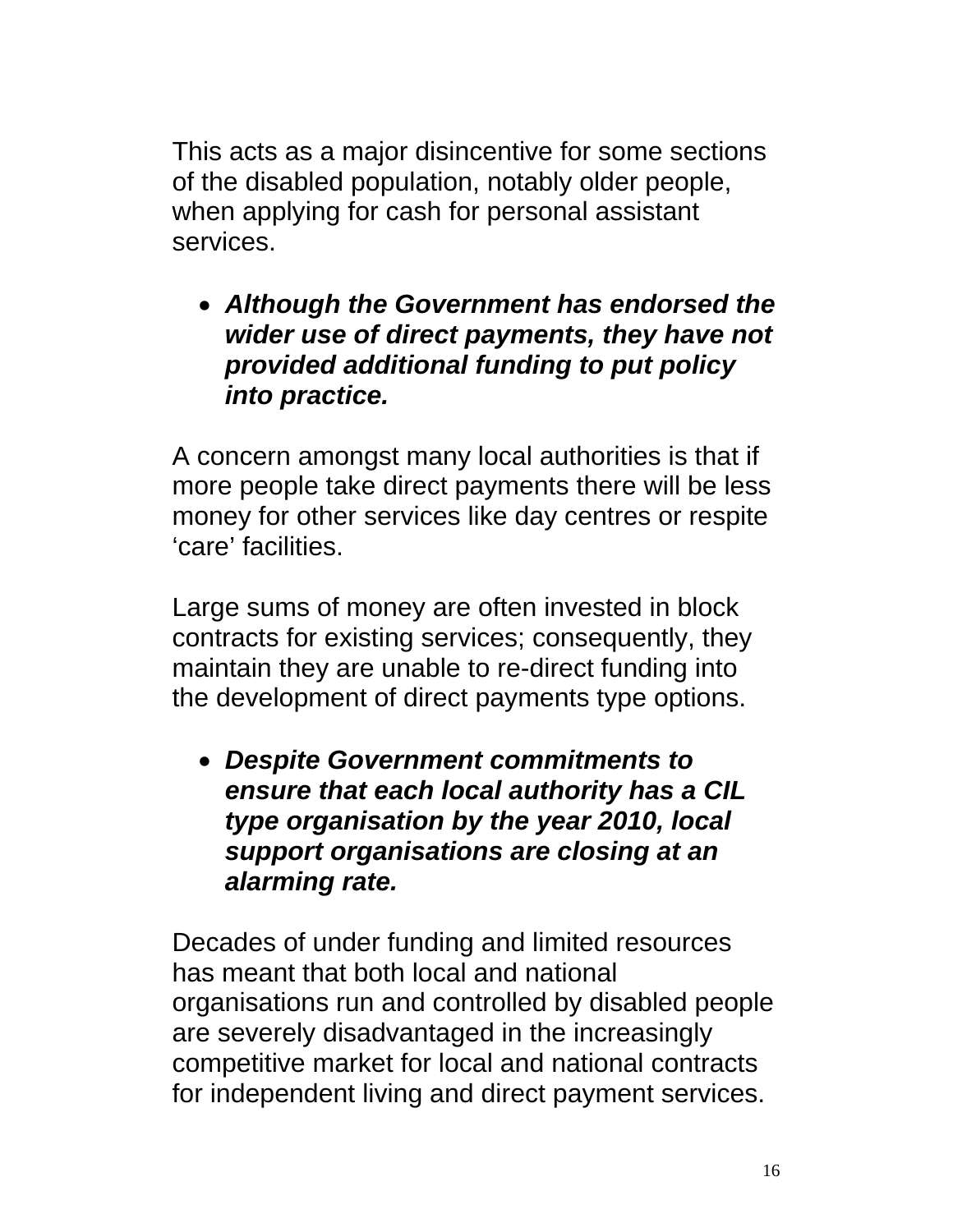Since direct payments became mandatory, many local authorities have developed their own support services. In addition, competition for local contracts to provide direct payments support services has intensified considerably. Local groups now have to compete with well-resourced national organisations and large charities.

The emphasis on compulsory competitive tendering and 'best value' by central government has resulted in many local authorities awarding direct payment support service contracts to national organisations and charities - the majority of which are not run and controlled by disabled people.

In 2005, less than a quarter of the English authorities could claim to have a user-led direct payment support scheme.

There is therefore the very real danger that without firm Government action, the link between the disabled people's movement: organisations controlled and run by disabled people, independent living and direct payments will be lost.

#### **Independent living in an inclusive society**

To facilitate greater user involvement in the development and delivery of services, people have to feel empowered. But empowerment cannot be imposed from above, it must be organic in that people must want to empower themselves.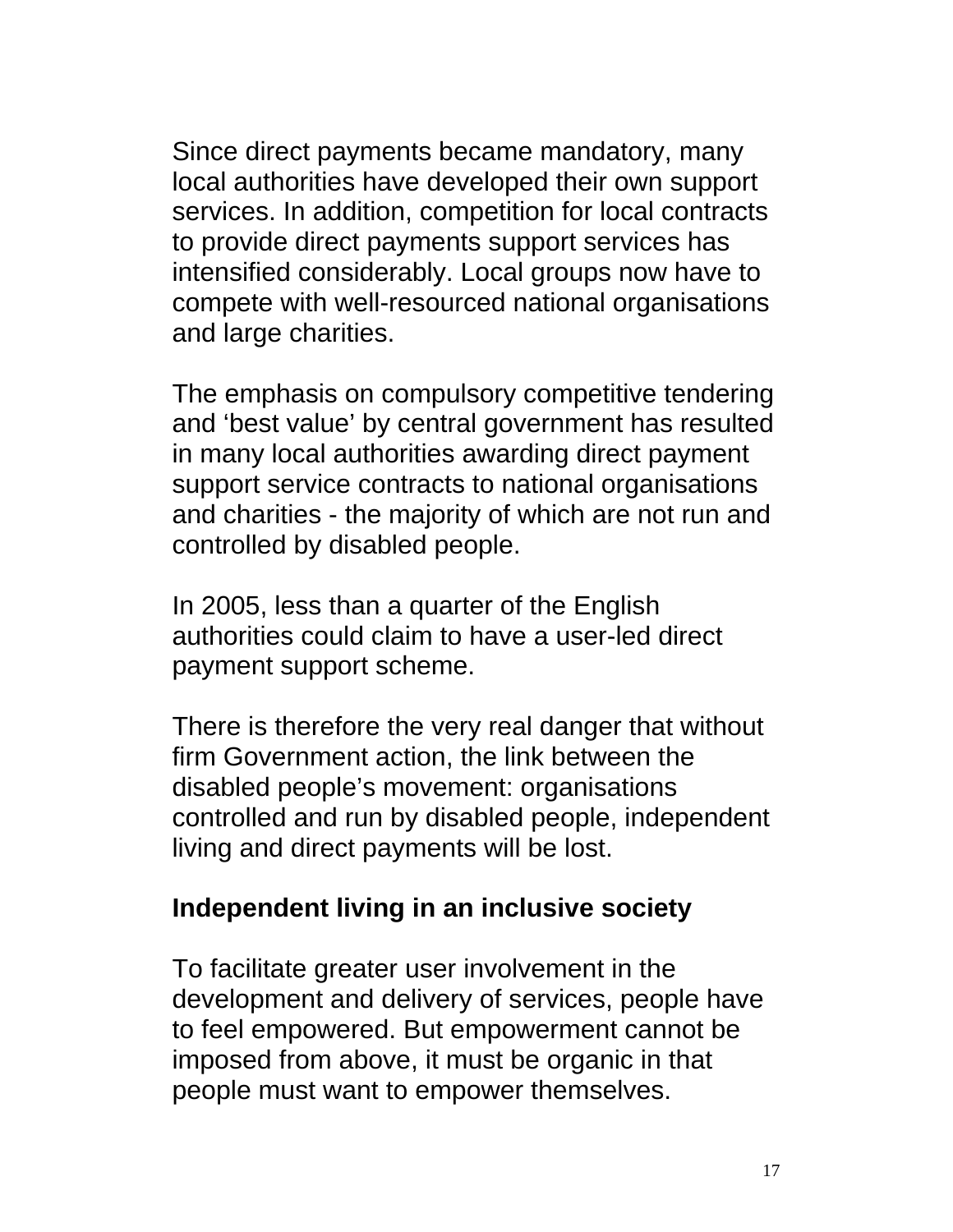With limited resources, severe under-investment and varying degrees of opposition from traditional service providers, the disabled people's movement and its member organisations have, by example, had a major impact on the way social services and support are delivered.

In so doing they have empowered thousands of disabled people across the UK. If this process is to continue it is essential that appropriate funding be made available to local organisations led, managed and controlled by disabled people, particularly in the process of delivery and infrastructure of direct payments, and freed of local authority regulation and control.

Sufficient resources must be made available to ensure that these organisations are able to develop initiatives that are sensitive and responsive to impairment, ethnic and cultural diversity within the disabled population at the local level.

Much of the rhetoric surrounding independent living revolves around enhancing individual 'choice' in provision. However, the main self-determination issue for disabled people is not simply about service delivery mechanisms, but about whether levels of resources are sufficient to deliver the required services.

All too often funding at the local level is insufficient to enable people to access the services needed to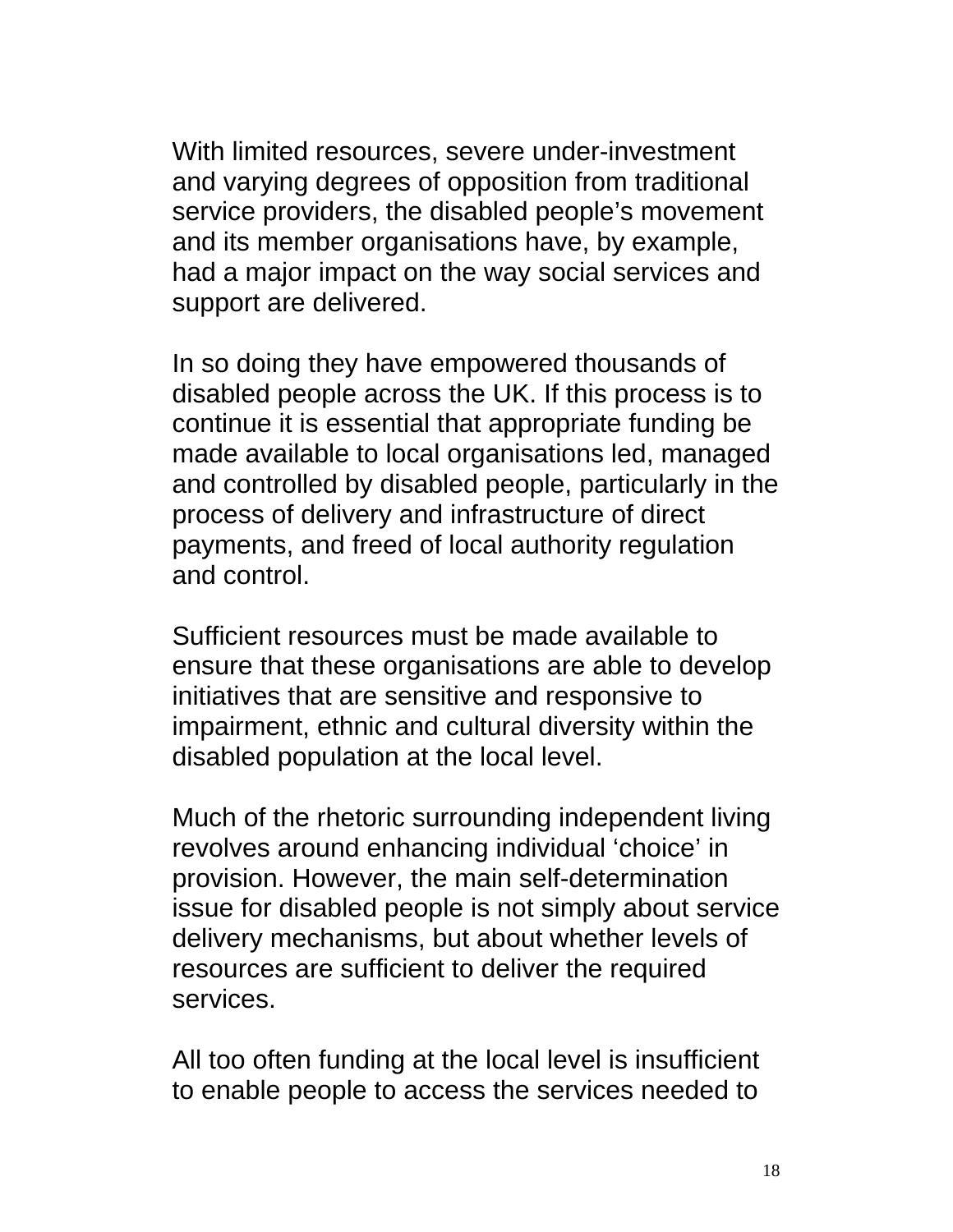live independently. This has to be resolved if meaningful independent living is to become a reality.

Furthermore, the concept of independent living encompasses the full range of human experience and rights. To attain a meaningful independent lifestyle disabled people need equal access to mainstream schools, jobs, transport, houses, public buildings, leisure etc. - all the things that nondisabled people take for granted.

Given the limited ambition of recent Government initiatives in this regard, little significant progress will be made without further changes. It must be recognised that these will have significant resource implications, as effective barrier removal cannot be achieved 'on the cheap'. These short-term costs must be offset against the long term gains of a barrier free environment in which socially created and imposed dependence is considerably reduced if not eliminated altogether.

## **Resources**

For further information about the research upon which this presentation is based see:

The outputs from the *Implementation of UK Di***re**ct *Payments* research project http://www.leeds.ac.uk/disabilitystudies/projects/ukdirectpayments.htm